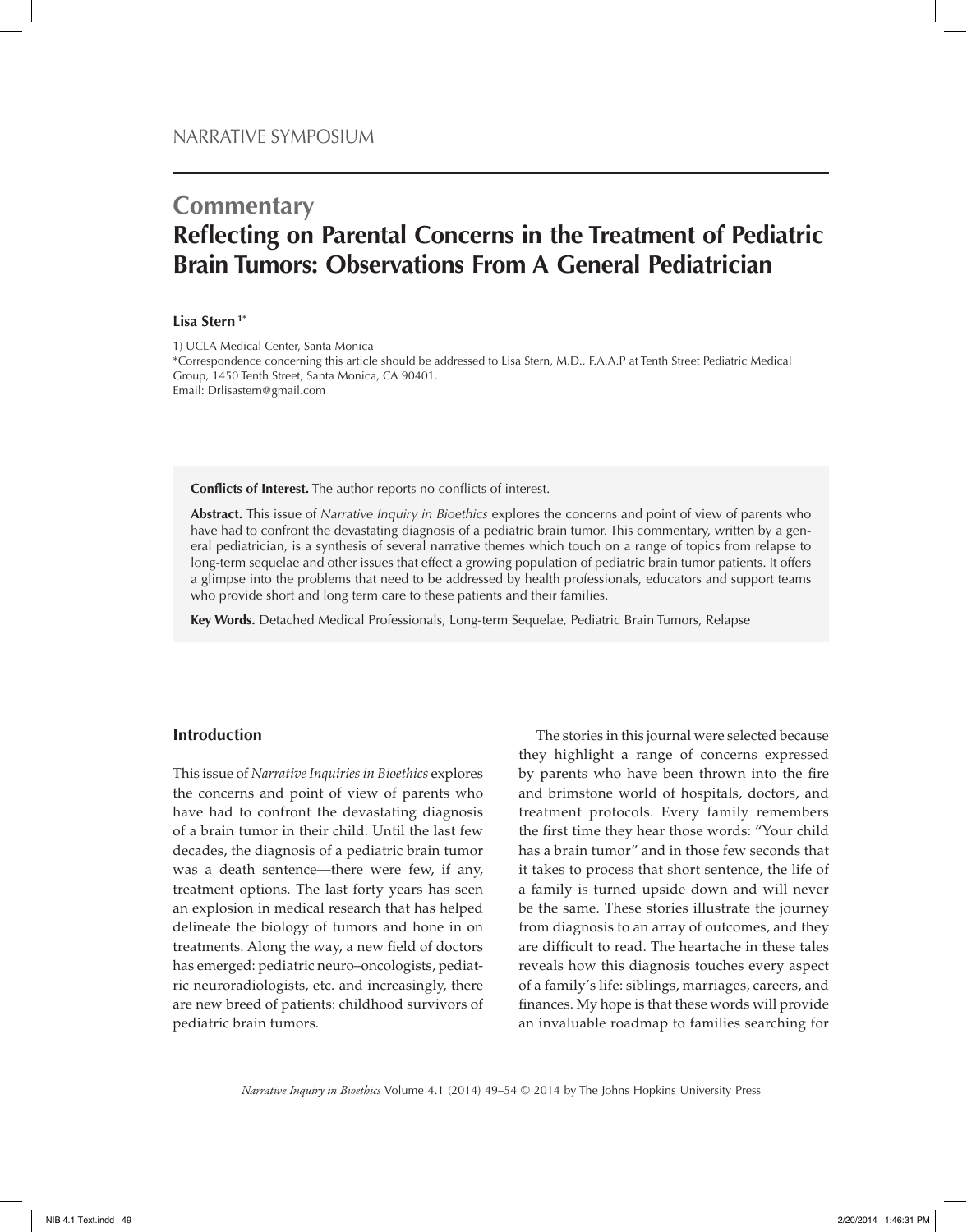guidance and that these stories will also enlighten the physicians who are treating these desperately ill children.

# **The Facts**

Each year there are nearly 3,750 new diagnoses of pediatric brain tumors in the United States (Lau & Teo, 2013). The majority of these children will be sent to tertiary care centers for diagnosis, surgery, and treatment. There will be scans, surgery (either a biopsy or an attempt at resection), a waiting period for pathology reports, consultation with a radiation oncologist, and meetings with the neuro– oncology team to discuss treatment options. Parents are inundated with medical jargon, survival data, and the harsh reality that treatment almost always involves collateral damage. The extent of long–term sequelae, a condition that is the consequence of a previous disease or injury, is hard to fathom at the time of diagnosis when parents' only concern is "Will my child survive?" The truth is that many of these children have survived: 26,000 and counting (Lau & Teo, 2013). But the collateral damage of these life–sparing treatments has left a generation of children with physical and cognitive impairment, which includes a range of learning difficulties and motor deficits (Packer, Gurney, Punyko, Donaldson, 2003). Parents, schools and the medical community are not prepared to handle the challenges of this growing population of long– term survivors.

In this collection of narratives, three children died at the time their stories were written and one child was experiencing a late relapse. One was a mere six months off treatment. Of the eight survivors, four have severe impairment.

# **Narrative Themes**

The stories chosen for inclusion in this compilation each illustrate a topic that deserves a forum for discussion. But beyond the unique circumstances that surround these individual narratives, there are common threads that are important talking points.

## Detached Medical Professionals

Many families expressed frustration that their doctors were detached and they expected more compassionate care. From the families' standpoint, life–and–death decisions are being made about how to treat their child who has been diagnosed with cancer. These parents are overwhelmed, terrified and in shock. For the doctors, these occasions are routine; it's hard to imagine but *all* of their patients have life–threatening diseases. In general, oncologists are not known for their "bedside manners." Physicians drawn to the field of oncology generally are interested in research and are well schooled in the hard–core basic sciences. Their training requires at least two years of laboratory research and only one year of full–time clinical work. Oncologists are trained to be level–headed, clear thinking, and can occasionally come across as dispassionate.

Several stories mentioned "doctor–ese": the language that doctors use to explain things. One family said the doctor described the mass in his daughter's head as "impressive" (Wecks). I imagine a child having an impressive accomplishment but never a tumor. Another doctor, when discussing treatment said "it shaved IQ points" (Riley). Doctors learn this language during their training (I did) and are not taught to modify their clinical vernacular before interacting with families. The profession needs a lexicon for patient/family interaction that should be taught during the training period. In a very short period of time, parents become conversant in the language of neuroscience. It's a steep learning curve. "In our first meeting with the head of neurosurgery, we were drowned in information. It was most certainly malignant, maybe AT/RT (Atypical Teratoid Rhabdoid Tumor) or PNET (Primitive Neuroectodermal Tumor). Meaningless then, but so familiar now" (Wecks). Parents, unless they have a background in neurosciences, should be spoon–fed information that is clear and direct during those initial meetings: "Your child has a brain tumor. It is probably malignant. We will be able to make a definitive diagnosis after a biopsy." That should be it. There will be plenty of time to get into the details about tumor type and treatment options when there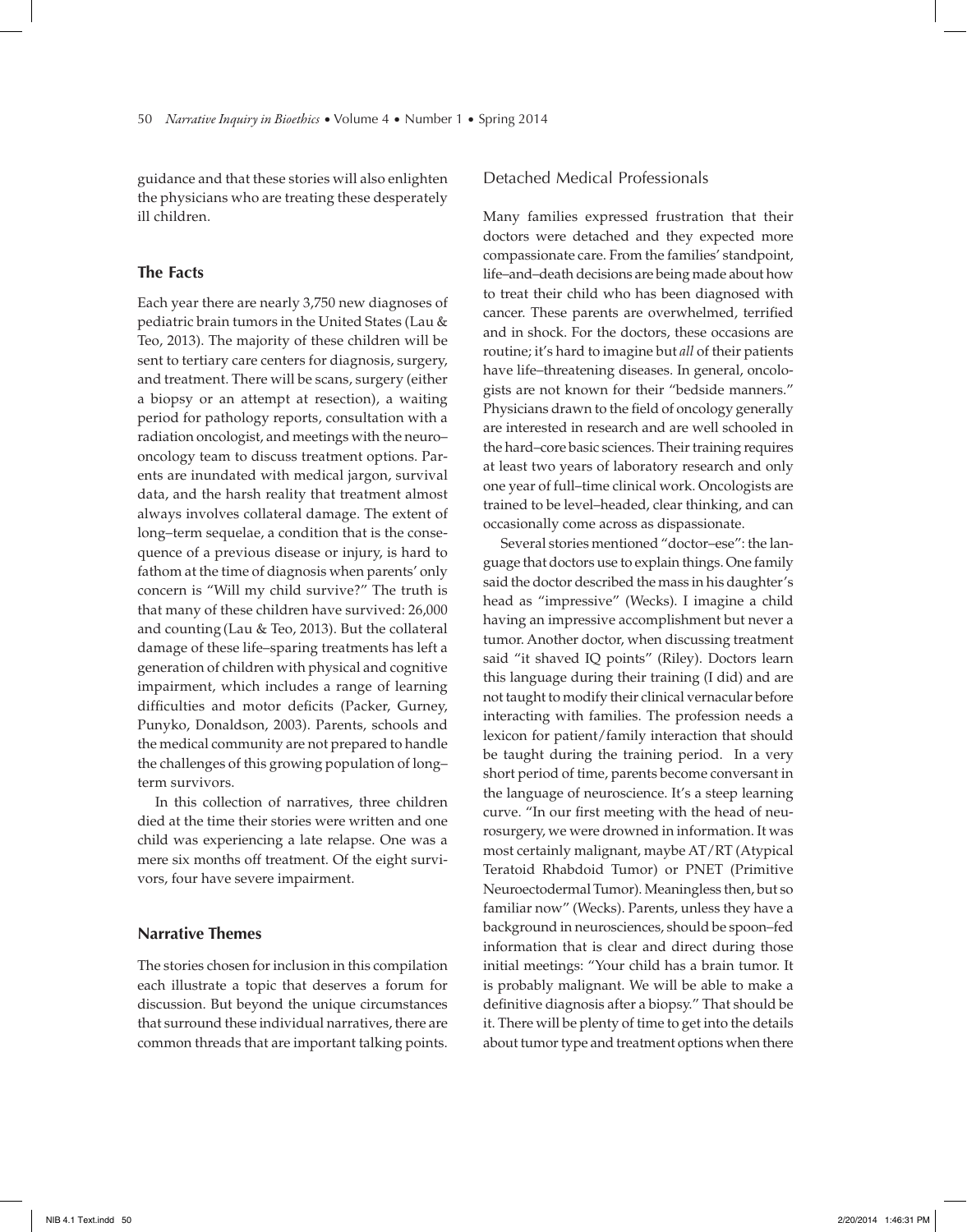is a diagnosis. It may save a family the feeling that they are being "suffocated" (Riley).

One family felt that the doctors were treating the tumor and not their child. One wrote that they wished that their son was seen as "more than a vehicle for cancer" (Anonymous Two). Another complained that doctors often don't listen or hear patients: "Just because a test doesn't show what is wrong doesn't mean that everything is right" (Anonymous Three). Reading these words made me realize that this compilation of stories should be required reading for all oncologists and surgeons who care for children with brain tumors. Health care professionals can learn something from these families; it's important for doctors to remember how desperate and scared these people are every day. One father said of the his son's treatment "All in all, it was a dehumanizing experience—and there were many times when we felt as if we were in jail, being punished for a crime we did not commit" (Abell).

In stark contrast to the many detached doctors cited in these narratives is the oncologist who was described by a parent as being too enmeshed with their family. In the end, the family chose not to proceed with a second opinion and risk jeopardizing the relationship with their beloved oncologist. Describing the oncologist, the author says: "(he) cared for him (the son) both personally and professionally as if he was his own child." But when the child relapsed six years after originally diagnosed, the oncologist recommended against another surgery in favor of more radiation. The parent, through her research, had determined that another surgery was, in her words, "a no–brainer". But she decided she could not "take the risk (of another surgery) without her oncologist's support. The guilt in the aftermath of surgery with a bad outcome would have debilitated me emotionally." This parent felt the doctor should have said: "Let's take all the scans, reports, emails, conversations about this matter and send it to this other brilliant and knowledgeable Dr. X in Facility X to have a look at it" (Anonymous One). It takes a village of opinions to create optimal solutions for patients with hard–to–cure cancer. A corollary is that most of the best options for patients with rare cancers are drug trials and

there is no actual "standard of care". This is a fact of life that all families ought to be aware of from the outset and that all oncologists should concede without hesitation.

# Urgency of the diagnosis

When a child is diagnosed with a brain tumor there is no time to waste. No shopping around for a second opinion or trying to find 'the best' neurosurgeon to operate on your child's brain. Most children are diagnosed after months of symptoms and then 'BAM': the situation is dire. A CT scan is obtained, the mass is seen, and the wheels are set in motion. That child and family are swiftly transferred to the nearest facility with a pediatric neurosurgeon. They are placed in the hands of a doctor they have never met and a biopsy or resection is scheduled ASAP. There is a feeling of utter helplessness and urgency; there is no time to think. Most families have no idea of the questions to ask. They just want to know if their child will survive. They are in a vulnerable position: they need to trust the doctors who have been assigned to save their child's life but are often afraid to question that doctor's judgment or request a second opinion. It's hard to imagine that a person would challenge the doctor who is about to operate on his or her child's brain. Additionally, you don't want to be labeled a 'problem parent'—which is what happened to one family who brought up the subject of sperm banking for their newly diagnosed 13 ½ year old son. "I knew that infertility concerns were usually pushed aside at diagnosis to make way for other priorities, namely the urgency of starting treatment" (Anonymous Two).

From my standpoint, there is never a problem parent. The problem is the brain tumor. Stabilizing the patient must be the first priority, but after that, another opinion should be encouraged. Once a diagnosis is made, the questions should be: "Who has the most experience with this particular type of tumor? Can a phone consultation be arranged? Is it even feasible to get treatment elsewhere?"

One family, sent home to spend their first and last Christmas with their newly diagnosed two– month–old infant, was not offered a surgical option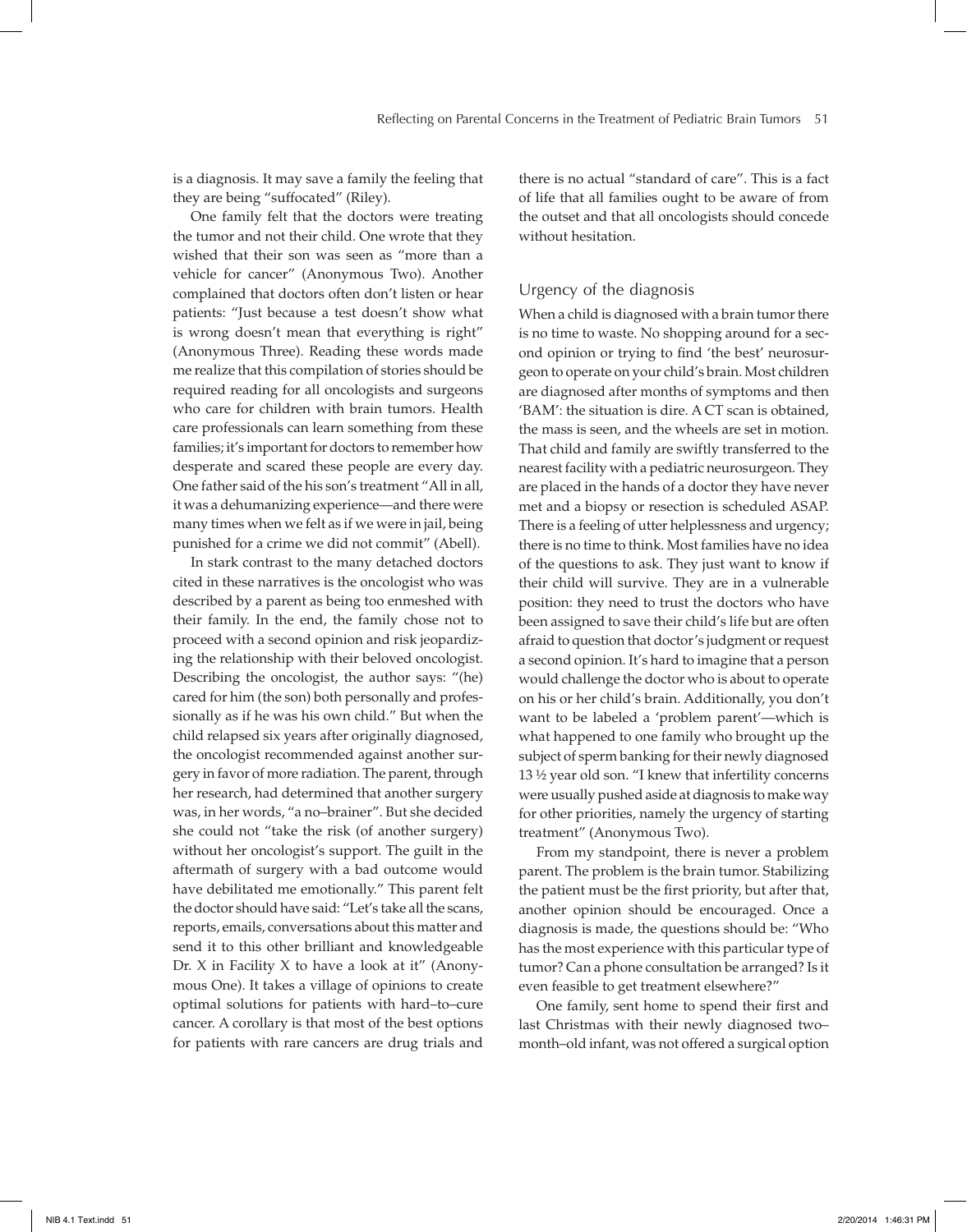(after an initial biopsy). Following a meeting with the neuro–oncologist the next week, the family was sent to meet another neurosurgeon at a nearby children's hospital. The second opinion was surgical resection, which is what the family opted for. "She was discharged a month after we were told she was going to die, tumor free" (Wecks). These crucial early decisions need to be made using language that is accessible and without the veil of egos or turf wars. After all, a child's life is at stake.

#### Grief and Guilt

Grief and guilt accompany a pediatric brain tumor diagnosis and remain entwined with every aspect of decision–making and treatment. From the time of initial diagnosis and postoperative hospitalization, continuing during the course of intensive treatment and finally into the period of long-term follow-up, all families experience an immense sense of loss and the grief associated with it. Everyone seems to suffer: the child who was hit by a bolt of lightning called a brain tumor, siblings who are out–placed to other family members, dreams that are put aside, often forever. One father, speaking about his wife, said it so poignantly: "Her grief wasn't about the death of her son. It was about the death of her dreams" (Riley).

The issue of guilt starts at the time of diagnosis. Parents may have a nagging feeling that something is not right. An initial visit to the pediatrician may reassure them. Weeks or even months go by before a diagnosis is made. "It does make me question our parenting and ability to know what is best for our child's wellbeing. Add to that a doctor who made you feel very inadequate as a parent; it was hard to have the confidence to question the doctor" (Rocker). There is guilt and grief from this time forward. Did we choose the correct treatment option? Was it the right decision to postpone radiation, which would allow a young brain more time to develop? What about a second surgery? Should a complete resection be attempted (potentially doing more damage to the brain) if a scan shows residual tumor or do you hope that the chemotherapy will take care of any tumor that was left behind? Every question implies that there is a right and wrong answer or at least an optimal decision for the best possible outcome.

Most treatment decisions are made based on studies or protocols that have looked at outcome data collected over the past forty years through the Children's Oncology Group (and its predecessors). The treatment of pediatric brain tumors is constantly evolving. The children being treated now benefit from the information gleaned from those who struggled before them. The guilt surrounding treatment options is part and parcel of this diagnosis; there is always a choice between several bad options. No one ever wants to be in this position. Ever.

There is universal guilt about the other children at home. "We sacrificed the good of one child to save another" (Riley). "I feel that we neglected her (a daughter three years older than their child with cancer) during that time" (Scheumann). "We feel certain that our constant focus on Sarah made his (her twin brother) path to drug addiction almost inevitable" (Carlson).

There is guilt if your child survives. "During those first few months after our diagnosis, we met three other families who had daughters with brain tumors. My daughter is the only one still alive" (Rocker). Doctors should be cognizant that these families find support and community with other brain tumor families. The death of other children reminds them how fragile their own child's existence is. "As they passed our pew, my wife clutched my arm and wept tears of sympathy, guilt and fear" (Abell).

#### Recurrence and Hospice

Relapse, regrowth, late recurrence, this is what is on every parent's mind. Follow–up for pediatric brain tumors starts as soon as treatment ends. Initially scans are scheduled three months apart. Then clinic visits become less frequent and the duration of time between scans is increased. But as the months and years pass, every headache, stumble, fever gets analyzed. Could this be a relapse? "In many ways we have returned to a somewhat normal life. Despite this, cancer still strangles us with fear" (Abell).